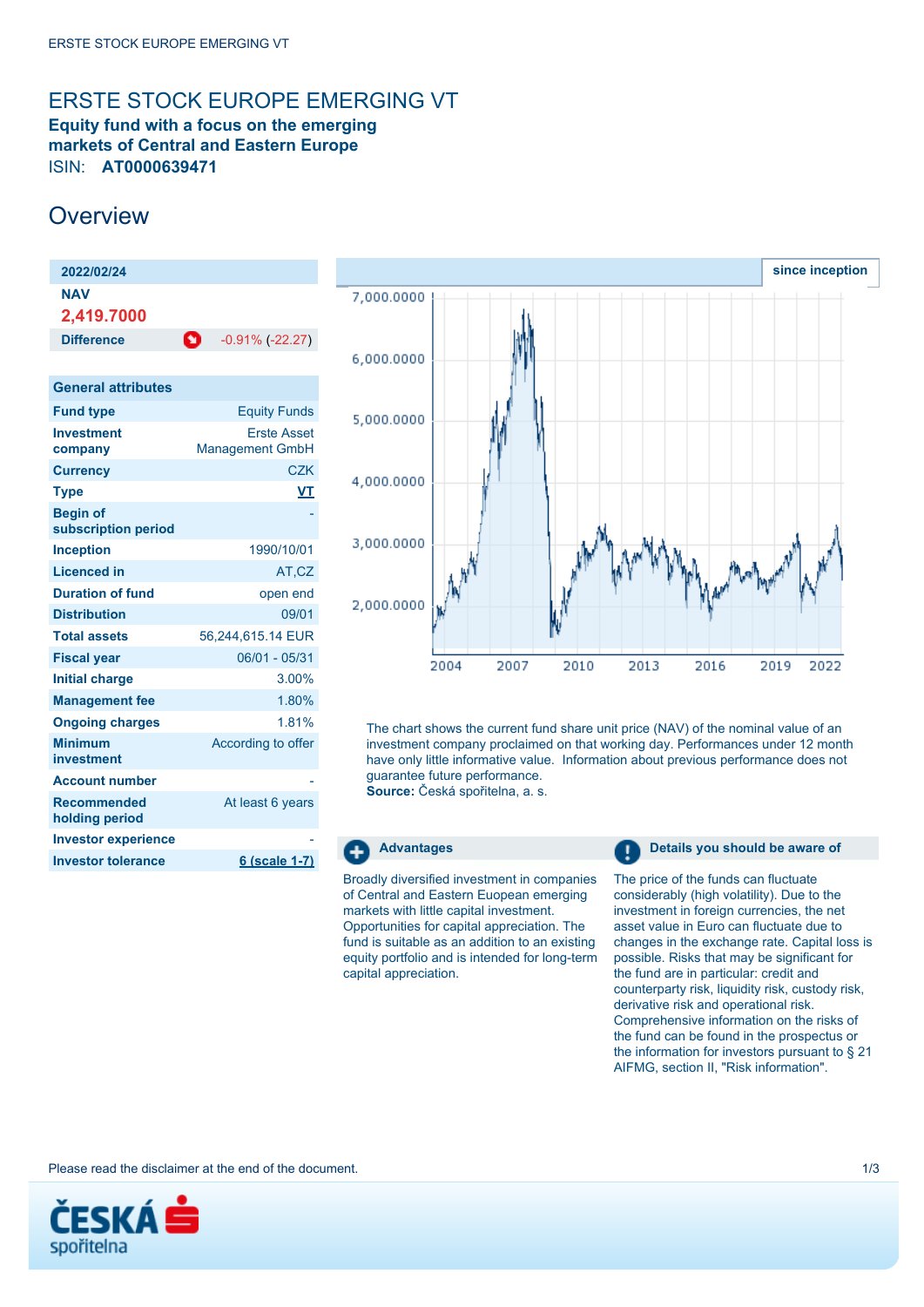## **Performance goal and investment strategy**

The ERSTE STOCK EUROPE EMERGING invests primarily in companies domiciled in or with business interests in Central, Southern and Eastern European countries (incl. CIS, successor states of the Soviet Union and Turkey). The fund's investment process is based on fundamental company analysis. When selecting securities, the focus is on high-quality, high-growth companies. Hedging of foreign currency risks is not planned in principle, but is possible.

Due to the current political situation and the associated uncertainties regarding the fungibility of the Moscow Exchange, the calculation of prices and the trading of unit certificates are being suspended for ERSTE STOCK EUROPE EMERGING. The resumption of unit certificate trading will be announced separately. For further information please see [here](https://www.erste-am.at/en/private-investors/press/erste-am-news/2022/03/22/current-informationen-erste-stock-europe-emerging)

The fund employs an active investment policy. The assets are selected on a discretionary basis. The fund is oriented towards a benchmark (for licensing reasons, the specific naming of the index used is made in the prospectus (12.) or KID "Ziele und Anlagepolitik"). The composition and performance of the fund can deviate substantially or entirely in a positive or negative direction from that of the benchmark over the short term or long term. The discretionary power of the Management Company is not limited.

| <b>Performance (2022/02/24)</b>      |            |                   |         |           |           |                                         |            |            | Minimum & maximum performance in % p.a. (2022/02/24) |
|--------------------------------------|------------|-------------------|---------|-----------|-----------|-----------------------------------------|------------|------------|------------------------------------------------------|
| <b>Period YTD</b>                    |            | 6 <sub>m</sub> 1Y |         | <b>3Y</b> | <b>5Y</b> | <b>10Y</b>                              | since inc. | 1Y         | 192.28                                               |
|                                      |            |                   |         |           |           | (% p a) (% p a) (% p a) (% p a) (% p a) |            |            | $-74.79$                                             |
| <b>Perf</b>                          | $-16.87 -$ |                   | $-7.46$ | $-1.61$   | $-2.23$   | $-1.46$                                 | 2.73       | 3Y         | 57.11                                                |
|                                      |            |                   |         |           |           |                                         |            |            | $-32.16$                                             |
| Annual performance in % (2022/02/24) |            |                   |         |           |           |                                         |            | 5Y         | 41.49                                                |
| <b>Period</b>                        | 2017       |                   | 2018    | 2019      |           | 2020                                    | 2021       |            | $\blacksquare$ -16.39                                |
| <b>Perf</b>                          | 5.82       |                   | $-7.84$ | 34.85     |           | $-16.79$                                | 21.60      | <b>10Y</b> | 16.79                                                |
|                                      |            |                   |         |           |           |                                         |            |            | $-9.07$                                              |

#### **Upozornění na riziko podle rakouského zákona o investičních fondech 2011**

Unless explicitly noted otherwise, performance figures for periods of less than five years always start from the launch of the fund. Performance figures for periods of less than 12 months in particular are not indicative of a fund's development due to their short-term nature.

ERSTE STOCK EUROPE EMERGING may exhibit increased volatility due to the composition of its portfolio: i.e. the unit value can be subject to significant fluctuations both upwards and downwards within short periods of time.

| Holdings by country (2022/02/24)           |                       |  |  |  |
|--------------------------------------------|-----------------------|--|--|--|
| 58.54 % Russia                             |                       |  |  |  |
| 14.63 % Poland                             |                       |  |  |  |
| 8.90 % Turkey                              |                       |  |  |  |
|                                            | 7.70 % Hungary        |  |  |  |
|                                            | 4.27 % Czech Republic |  |  |  |
|                                            | 3.89 % Greece         |  |  |  |
|                                            | 1.15 % Slovenia       |  |  |  |
| Percentage holdings by sector (2022/02/24) |                       |  |  |  |
| 35.30 % Energy                             |                       |  |  |  |
|                                            | 29.95 % Financials    |  |  |  |
|                                            | 17.88 % Materials     |  |  |  |

7.37 % Communication Services

| Holdings by currency (2022/02/24) |               |  |  |  |
|-----------------------------------|---------------|--|--|--|
|                                   | 52.33 % RUB   |  |  |  |
|                                   | 14.53 % PLN   |  |  |  |
|                                   | 10.14 % EUR   |  |  |  |
|                                   | 8.38 % TRY    |  |  |  |
|                                   | 7.22 % HUF    |  |  |  |
|                                   | 4.00 % CZK    |  |  |  |
|                                   | 2.54 % USD    |  |  |  |
|                                   | 0.67 % RON    |  |  |  |
|                                   | 0.18 % Others |  |  |  |

Please read the disclaimer at the end of the document. 2/3



- -